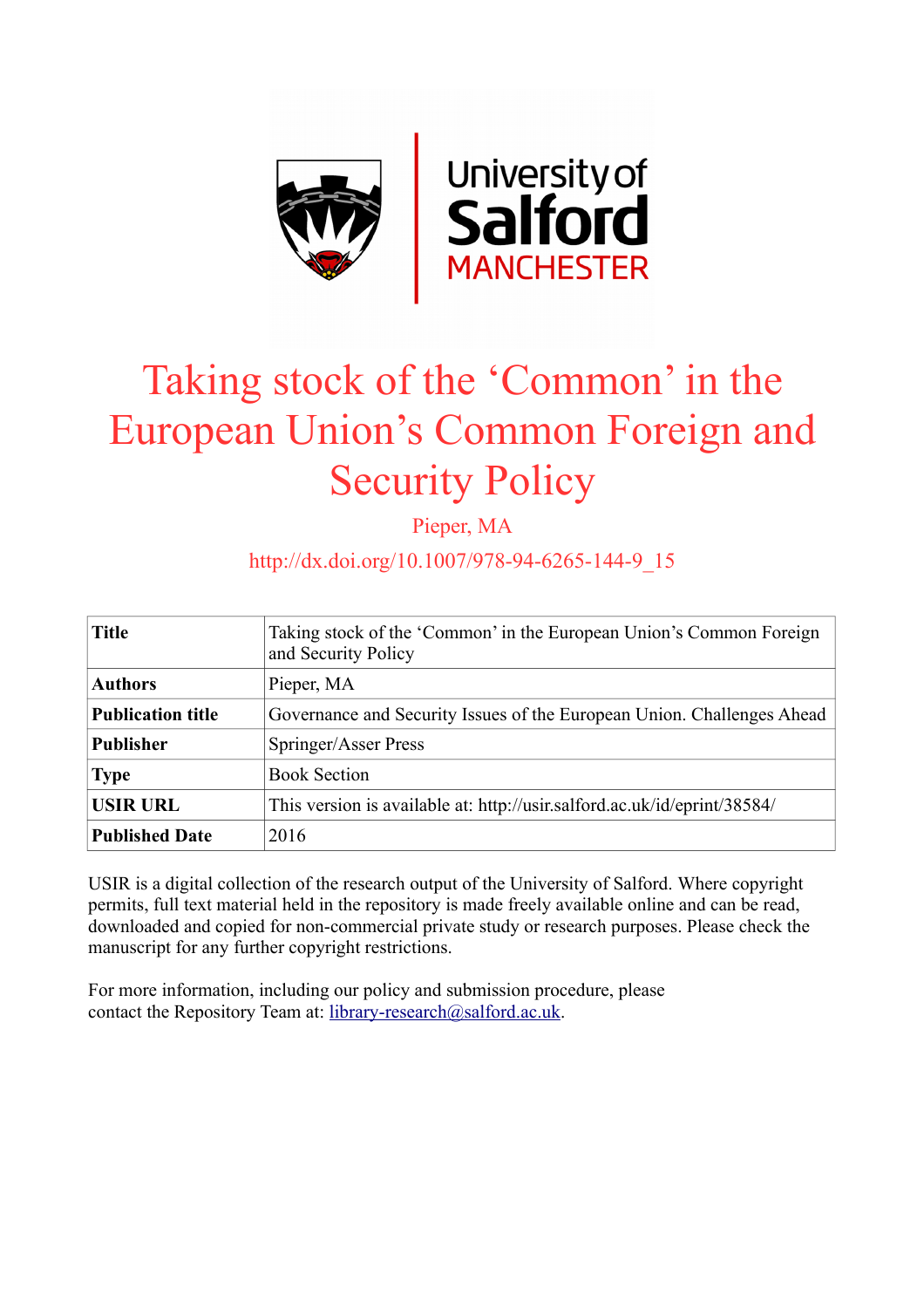## **Taking Stock of the 'Common' in the European Union's Common Foreign and Security Policy**

#### *Moritz Pieper*

#### **Introduction**

**.** 

Foreign policy is notoriously difficult to formulate and implement when more than one foreign ministry is involved. The European Union (EU) has articulated an ambition to develop and deepen a common foreign policy that requires policy consultation among its 28 member states. Not only is this an arduous task bureaucratically, it also presupposes the existence of common political visions. This chapter asks to what extent such common visions exist and thereby reflects on the European Union's state of play of its Common Foreign and Security Policy (CFSP). It analyses CFSP both in terms of institutions and substantive policies. Showing how EU foreign policies after the adoption of the Lisbon Treaty have partially been crafted without the necessary institutional consolidation, it sheds light on the many policy challenges that EU diplomacy is confronted with. A first section briefly outlines the most important institutional innovations in the foreign policy sphere brought about by the Lisbon Treaty, followed by a second section that reflects on the perception of EU Governance and the portrayal of EU Foreign Policy. This section is deemed necessary on a conceptual level before the remainder of the chapter proceeds with a discussion of empirical cases that 'test' the Union's CFSP in action. The first policy challenge to CFSP that this chapter analyses by way of illustration is the implosion of governance structures in the European neighborhood in the wake of the so-called 'Arab Spring' and the transnational war in Syria. At a time where CFSP was undergoing institutional sea changes, world political events caught EU foreign policy flat-footed to respond to crises unfolding at its doorstep. Such a gloomy finding is contrasted in the following fourth section with a brief discussion of the EU's foreign policy performance at the Iran nuclear talks, a case widely considered a 'success story' of EU diplomatic engagement. The fifth section discusses the impact of the 'Ukraine crisis' on both the EU's foreign policy maneuverability and the perception thereof in other parts of the world. The aspect of foreign policy perception will also be assessed in relation to the 2015 refugee crisis, which has become a stress test for common foreign policy responses. Finally, this chapter also touches upon the Union's Common Security and Defense Policy (CSDP) and its intricate interplay between NATO structures and EU autonomous defense instruments. The EU 'used the entire range of its tools – CFSP and non-CFSP – to respond to […] challenges', and 'coupled diplomacy with new and existing Common Security and Defence Policy (CSDP) missions on the ground', the 2014 Annual Report of the High Representative for Foreign Affairs and Security Policy to the European Parliament states.<sup>1</sup> It will be the purpose of this chapter to analyse to what extent such a combination of foreign policy instruments has in fact taken place in a way that enhances the EU's external ability to act and to respond to foreign policy challenges in an appropriate manner. The European Union's credibility as a foreign

<sup>1</sup> General Secretariat of the Council, 'Main aspects and basic choices of the CFSP', *Draft Annual report from the Higher Representative of the European Union for Foreign Affairs and Security Policy to the European Parliament*, endorsed by the Council on 20 July 2015, [<http://data.consilium.europa.eu/doc/document/ST-11083-2015-](http://data.consilium.europa.eu/doc/document/ST-11083-2015-INIT/en/pdf) [INIT/en/pdf>](http://data.consilium.europa.eu/doc/document/ST-11083-2015-INIT/en/pdf).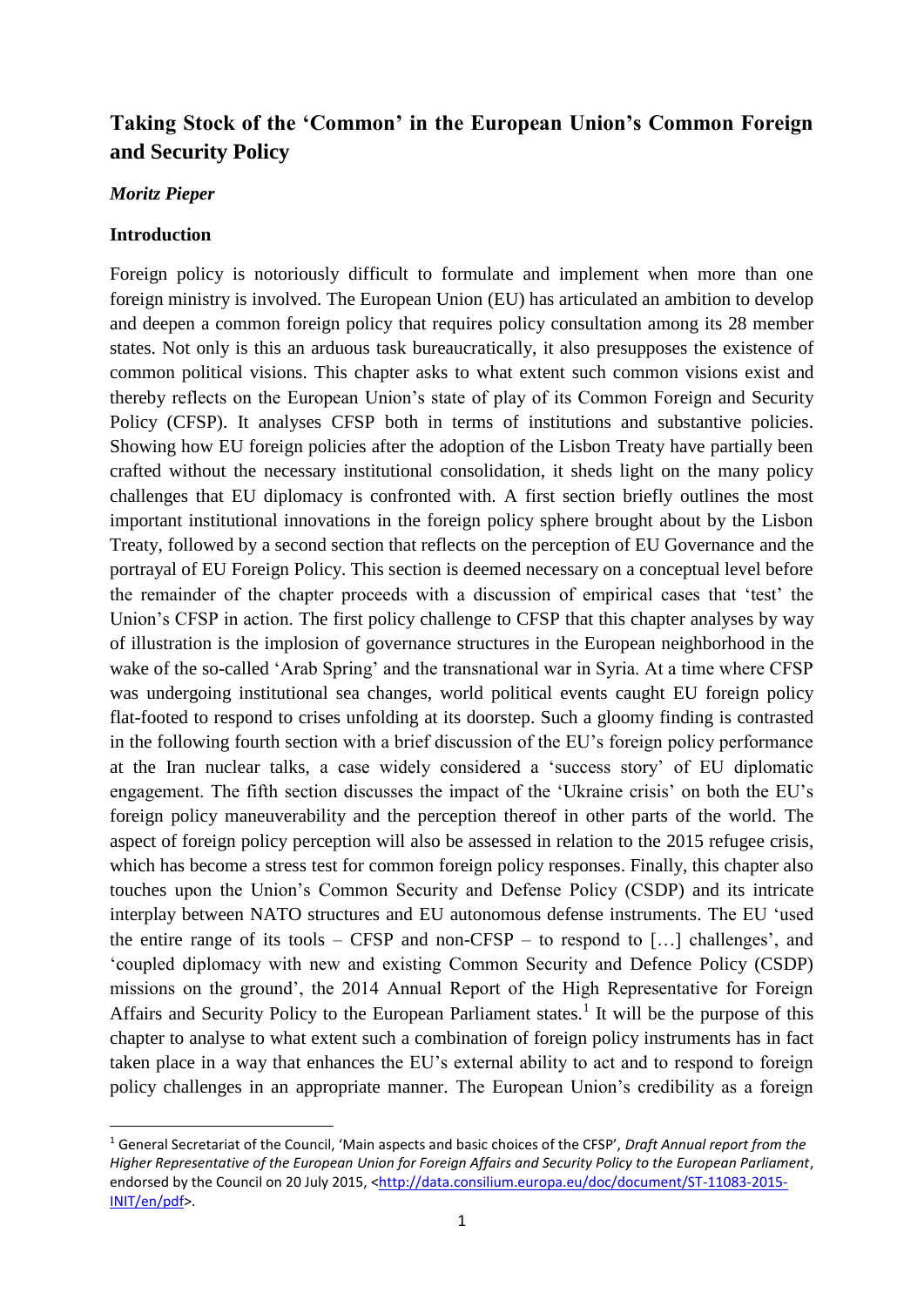policy actor, it will be argued, hinges on its ability to both formulate common strategies and policies internally, and to hold such policies up in the face of third parties in order to see such European foreign policies implemented beyond declaratory rhetoric.

#### **From Treaties to Institutions to More Substantive Impact?**

Since its inception with the Maastricht Treaty in 1993, the EU's Common Foreign and Security Policy (CFSP) had been intergovernmental and incremental in nature. The 'common' in CFSP has been attested a sluggish development both by scholars and foreign policy practitioners. Born under the impression of the First Gulf war and at a time where German reunification provided for a renewed push for a united European foreign policy, CFSP replaced the loosely coordinated European Political Cooperation (EPC) of the 1970s. For the following 25 years, EU foreign policy was coordinated in an intergovernmental way as the 'second pillar' under the Maastricht Treaty, with some reforms and codifications introduced by the 1997 Amsterdam and the 2000 Nice Treaty (most notably, the appointment of a Higher Representative for CFSP by the Amsterdam Treaty). The Council General Secretariat functioned as the focal point where foreign policy on an EU level was coordinated under the rotating presidencies of the Council – in effect, this had been the case ever since the Single European Act of 1987 had established the first permanent EPC Secretariat inside the Council General Secretariat. The 2009 Lisbon Treaty has meant a sea change in European Union (EU) foreign policy. A new diplomatic machinery, the European External Action Service (EEAS), was set up in order to assist the High Representative of the Union for Foreign Affairs and Security Policy, who at the same time became a Vice-president of the European Commission. The EEAS was to be composed of Commission officials, staff from the Council General Secretariat, and seconded diplomatic staff from the Member States.<sup>2</sup> The Commission's Directorate-General for external relations (DG Relex) was absorbed by the newly-created EEAS, external delegations reporting to DG Relex became Union delegations reporting to the EEAS and the High Representative.<sup>3</sup> With the Maastricht pillar structure formally abolished, the Lisbon Treaty now also enshrined a 'legal personality' for the EU in its own right, bolstering the Union's capacity to act in the global arena. Article 21 of the Treaty on the Functioning of the European Union (TFEU, hereinafter 'Lisbon Treaty') made explicit reference to the EU as a foreign policy maker. Despite the intention to streamline foreign policy competencies and reduce irritation over institutional complexities, the Lisbon treaty still maintained foreign policy mechanisms shared between the HR and the EEAS, the Commission, and the EU Council presidency. The latter's rotation has not been abolished, although the idea was to see its importance in foreign policy decline. The Council presidency can still promote foreign policy priorities, while the European Parliament (EP), though limited in its foreign policy competence, can influence the EEAS budget. Undoubtedly, Lisbon saw a drive for more foreign policy consolidation and clarification, and a renewed ambition to shape

<sup>&</sup>lt;sup>2</sup> S. Vanhoonacker & N. Reslow, 'The European External Action Service: Living Forwards by Understanding Backwards', *European Foreign Affairs Review*, 15, 2010, p 2.

<sup>&</sup>lt;sup>3</sup> Id., p. 13. Yet to complicate matters, missions deployed under the EU's Common Security and Defence Policy (CSDP) have their own staff and policy agendas that can render coordination between CSDP missions and Union delegations bureaucratically cumbersome.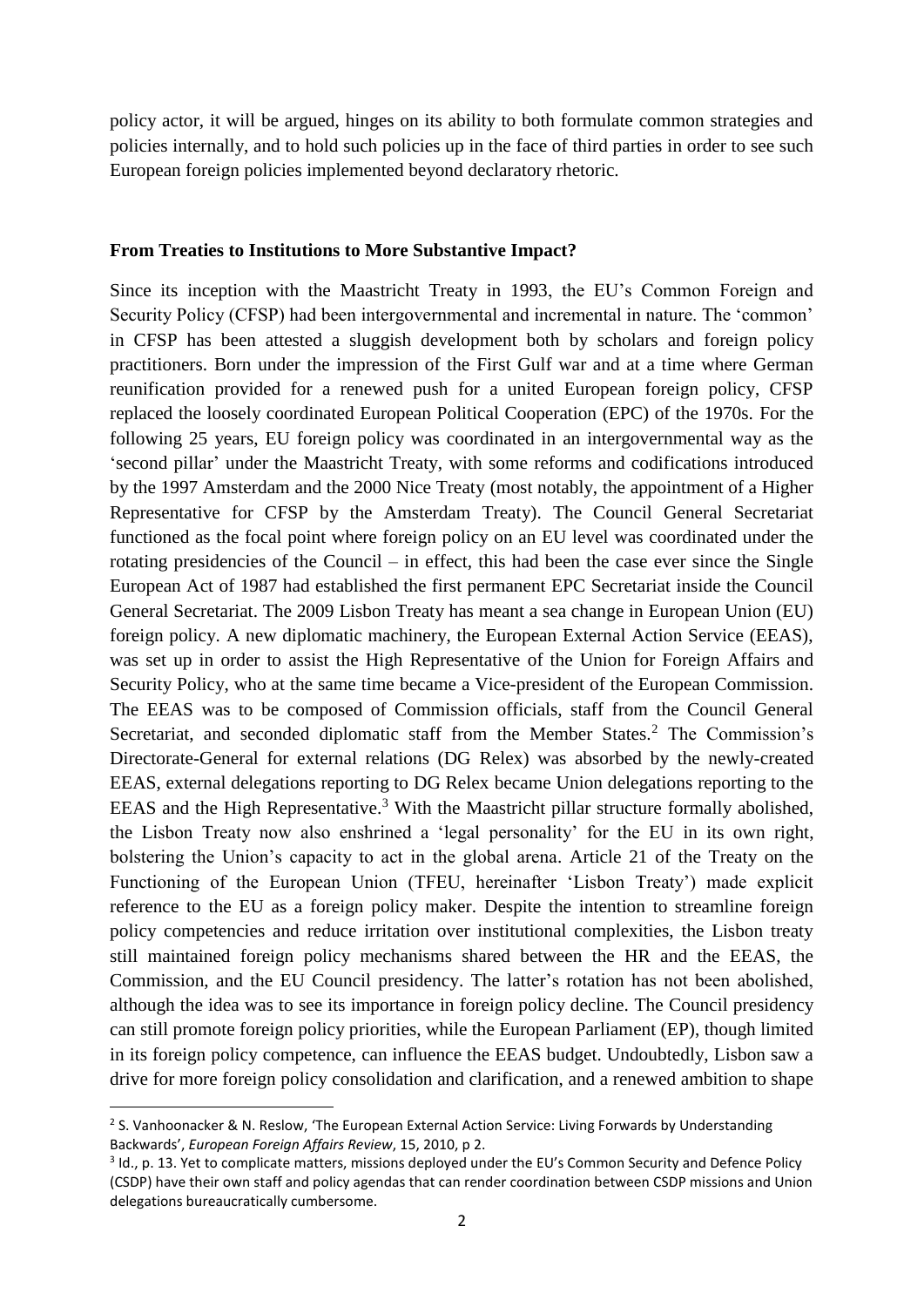a stronger role for the EU on the global stage, as also testified by efforts to secure an 'enhanced observer status' for the EU in the UN General Assembly.<sup>4</sup> Before this article proceeds to shed light on the performance of EU foreign policy in responding to concrete policy challenges, a few words on the oft-cited concepts of 'coherence' and 'consistency' precede at this point, without which the 'nature of the beast' of EU foreign policy cannot be fully grasped.

### **The 'Coherence' and 'Consistency' Narrative in EU Foreign and Security Policy**

Article 21 of the Lisbon Treaty calls for the responsibility of Commission, Council and the High Representative to ensure coherence of the EU's external actions. Much has been made of the EU's alleged lack of coherence and consistency in its conduct of foreign policy. The 'coherence' and 'consistency' debates have long already become a hobby horse in EU Studies scholarship.<sup>5</sup> While coherence distinguishes between vertical (between EU, members state, and sub-national levels) and horizontal (inter-institutional and across policy domains, 'crosspillar' before the Lisbon Treaty) coherence of EU policy, consistency is associated with policies that make sense in long-term policy planning, with a more or less reliably strategic foreign policy, in other words. Inabilities on an EU level to agree on a common foreign policy stance, as the Council divisions among members states in 2003 over the Iraq war have shown, let CFSP appear inconsistent. By design, 'coherent' and 'consistent' foreign policy as the output of a hybrid entity like the European Union has to be the outcome of a long and often tortuous policy-making process. Important institutional innovations have taken place since Christopher Hill wrote about a 'capabilities-expectations gap' that he detected in EU foreign policy in 1993. 6 In coherence-and-consistency speak, streamlining the Union's foreign policy competences that were divided across pillars and actors in an effort to improve the EU's vertical and horizontal coherence was one of the main foreign policy drivers behind the Lisbon Treaty. Criticisms of the EU's policy incoherence and lack of consistency are relatively easy to utter when the organization is compared with national foreign ministries. Essentially, these are often labels and narratives that are re-produced, reifying images held and concepts superimposed. The 'one voice' narrative is another example of a realityproducing expectation ever since Henry Kissinger made his famous joke about the 'one

<sup>4</sup> F.A. Guimarães, 'Speak Up! Getting the EU a Voice at the UN General Assembly', *in* J.A. Koops, & G. Macaj (Eds.), *The European Union as a Diplomatic Actor*, Basingstoke: Palgrave Macmillan, 2015, pp. 88-102.

<sup>&</sup>lt;sup>5</sup> cf. C. Gebhard, 'Coherence', *in* C. Hill, & M. Smith (Eds.), *International Relations and the European Union*, 2<sup>nd</sup> edition, Oxford, Oxford University press, 2011, pp. 101-127; S. Nuttall, 'Coherence and Consistency', *in* C. Hill & M. Smith (Eds.), *International Relations and the European Union*, Oxford, Oxford University press, 2005, pp. 91- 112.; C. Bretherhon, & J. Vogler, The European Union as a Global Actor, Abingdon, Routledge. 2006, pp. 174- 177; H. Mayer, 'The Challenge of Coherence and Consistency in EU Foreign Policy', *in* M. Telò & F. Ponjaert (Eds.), *The EU's Foreign Policy. What Kind of Power and Diplomatic Action?*, Farnham, Ashgate, 2013, pp. 105- 117; C. Lequesne, 'The European External Action Service: Can a New Institution Improve the Coherence of the EU Foreign Policy?', *in* M. Telò & F. Ponjaert (Eds.), *The EU's Foreign Policy. What Kind of Power and Diplomatic Action?*, Farnham, Ashgate, 2013, pp. 80-83; M.H. Smith, 'The EU as a Diplomatic Actor in the Post-Lisbon Era: Robust or Rootless Hybrid?', *in* J.A. Koops, & G. Macaj (Eds.), *The European Union as a Diplomatic Actor*, Basingstoke: Palgrave Macmillan, 2015, p. 21.

<sup>6</sup> C. Hill, 'The Capability-Expectations Gap, or Conceptualizing Europe's International Role', *Journal of Common Market Studies*, 31, 1993, pp. 305-328.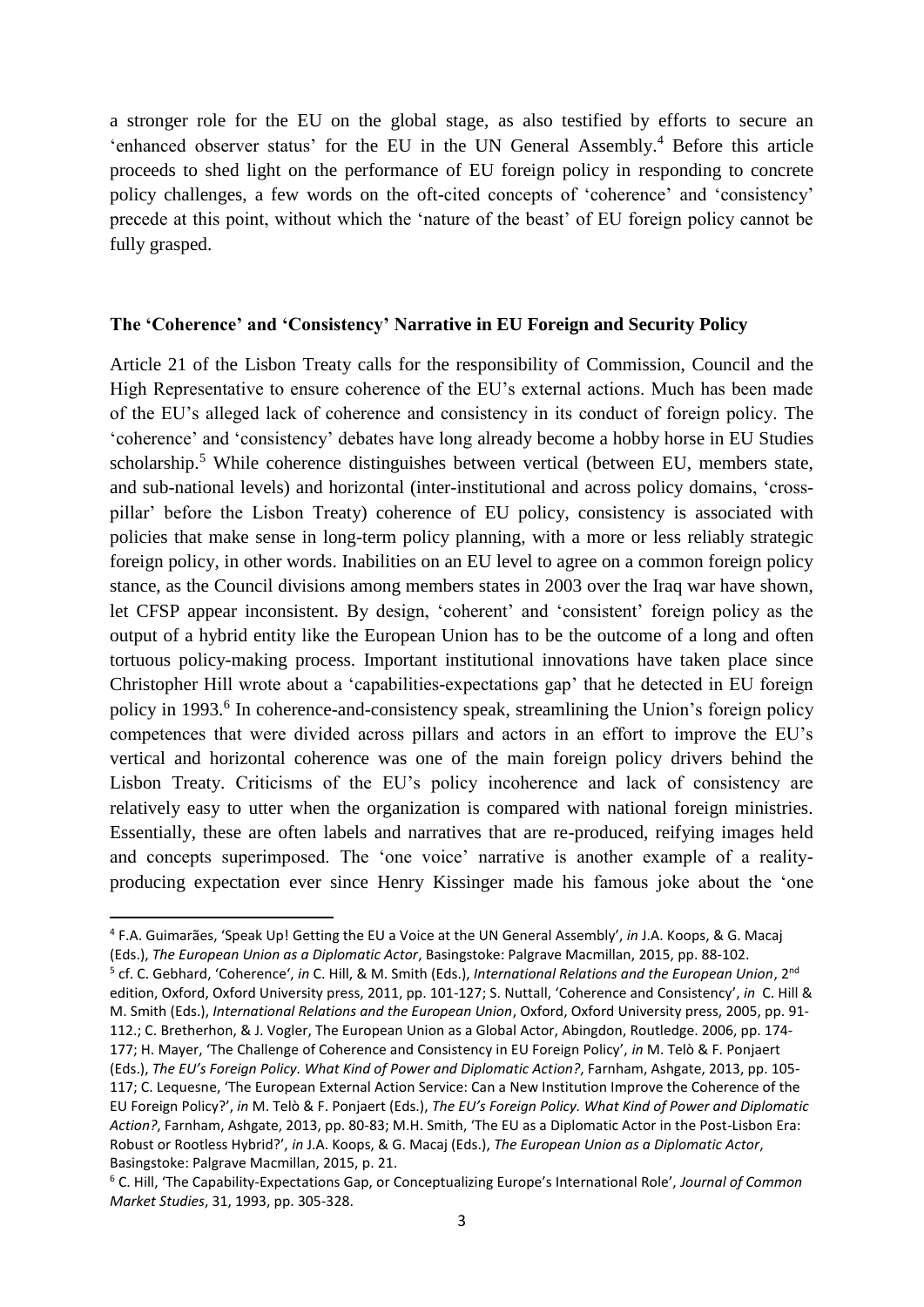number' to call in Europe about foreign policy.<sup>7</sup> Attempts have also been made to conceptualize the *nature* of EU foreign policy, ranging from 'civilian power' Europe<sup>8</sup> to 'normative power' Europe<sup>9</sup> to an EU 'structural foreign policy'.<sup>10</sup> At the bottom of all scholarly and policy debates about the best way to conceptualize EU foreign policy, the EU remains a hybrid entity defined by fluid frictions between intergovernmentalism and supranational mechanisms. 'The new mega-narrative of Europe in a non-European world would abandon simplistic 'one voice' straitjackets', Hartmut Mayer writes to that effect.<sup>11</sup> And Michael Smith formulates: '[…] the post-Lisbon EU institutionalises hybridity in its diplomacy'.<sup>12</sup> CFSP never was as common as, e.g., the Union's Common Commercial Policy. The issue and policy domain at hand decides which end of the intergovernmentalsupranational spectrum will dominate the policy debate. It is an entity whose complexity eschews easy categorizations traditionally employed in state governance. An attempt to assess EU foreign policy governance today has to analyse the application, response, and impact of the institutions of CFSP to events that challenged their consolidation from the outset.

#### **Testing the 'Common' in EU Foreign Policy: The Arab Spring, Libya and Syria**

CFSP underwent institutional changes and an experimental testing phase with the set-up of the newly created EEAS at a time where tumultuous political changes in the European neighborhood demanded a common foreign policy reaction on the part of the EU. The annual CFSP report to the European Parliament nebulously states the wordy common place that CFSP 'is set against the backdrop of a fragmented but interdependent global environment which is increasingly complex, ambiguous and unpredictable'.<sup>13</sup> The EEAS, still in its learning phase, was unprepared for the crises that soon tested its durability as a foreign policy actor, and of CSDP as a genuine defence-coordination structure. One such crisis was what came to be termed 'Arab Spring' in media and government parlance. Surprised by the popular uprisings in North African countries that spread from Tunisia in 2010, and at a time where Europe was bogged down in its most severe financial crisis, including ensuing budget cuts in the defense sector, the EU's policy response was inadequate. Without a consolidation of the

<sup>7</sup> Macaj and Nicolaïdis provide a critique of the 'one voice mantra' that equates 'EU unity' with 'EU influence'. Cf. G. Macaj & K. Nicolaïdis, 'Beyond 'one voice'? Global Europe's engagement with its own diversity', *Journal of European Public Policy*, 21, 7, 2014, pp. 1067-1083.

<sup>8</sup> F. Dûchene, 'Europe's Role in World Peace', *in*: R. Mayne (Ed.), *Europe Tomorrow: Sixteen Europeans Look Ahead*, London, Fontana, 1972, pp. 32-47.

<sup>9</sup> I. Manners, 'Normative Power Europe: A Contradiction in Terms?', *Journal of Common Market Studies*, 40, 2003, pp. 235-258.

<sup>&</sup>lt;sup>10</sup> S. Keukeleire, 'The European Union as a Diplomatic Actor. International, Traditional and Structural Diplomacy', *Diplomacy and Statecraft*, 14, 2003, pp. 31-56.

<sup>11</sup> H. Mayer, 'The Challenge of Coherence and Consistency in EU Foreign Policy', *in* M. Telò & F. Ponjaert (Eds.), *The EU's Foreign Policy. What Kind of Power and Diplomatic Action?*, Farnham, Ashgate, 2013, p. 115.

<sup>12</sup> M.H. Smith, 'The EU as a Diplomatic Actor in the Post-Lisbon Era: Robust or Rootless Hybrid?', *in* J.A. Koops,

<sup>&</sup>amp; G. Macaj (Eds.), *The European Union as a Diplomatic Actor*, Basingstoke: Palgrave Macmillan, 2015, p. 12.

<sup>13</sup> General Secretariat of the Council, 'Main aspects and basic choices of the CFSP', *Draft Annual report from the Higher Representative of the European Union for Foreign Affairs and Security Policy to the European Parliament*, endorsed by the Council on 20 July 2015, [<http://data.consilium.europa.eu/doc/document/ST-11083-2015-](http://data.consilium.europa.eu/doc/document/ST-11083-2015-INIT/en/pdf) [INIT/en/pdf>](http://data.consilium.europa.eu/doc/document/ST-11083-2015-INIT/en/pdf), p. 20.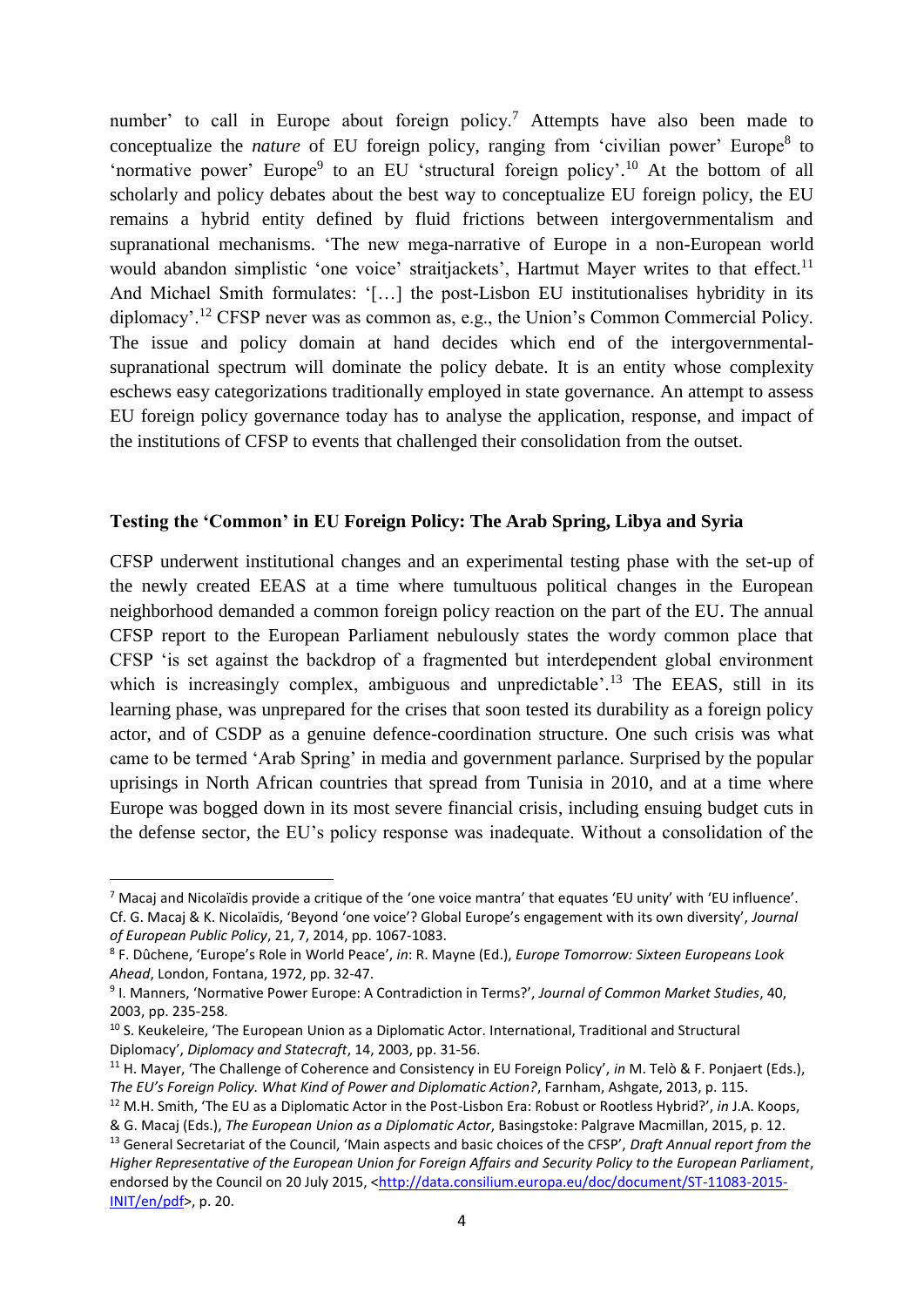policy instruments created by the Lisbon Treaty and with different perceptions and interests among member states, the EU sent lukewarm support for democratic upheavals at best. In contradiction with its normative discourse, and in the face of European long-standing partnerships with authoritarian regimes in the region, the EU's reaction to the 'Arab Spring' proved to be dishonest, and was anything but a common policy. The EEAS and the Commission responded primarily by channeling emergency aid through the instruments available as part of the EU's Neighborhood Policy, and a 'European Endowment for Democracy (EED) was set up.<sup>14</sup> The EU's responses focused on the '3 M's': Money, Mobility and Markets.<sup>15</sup> A common foreign policy was also entirely absent when civil war broke out in Libya and Colonel Qaddafi responded with a ruthless suppression of the insurgencies. Member states like Germany and Poland opposed a military intervention in response to the conflict in the EU's Southern neighborhood, while France initiated a military alliance with like-minded states such as the United Kingdom and Italy in March 2011, and relying on NATO and US support logistically. US President Obama's mantra of 'leading from behind' – conceived as an 'anti-free rider campaign' in military and defense matters, as Obama himself put it (Goldberg  $2016$ <sup>16</sup> – then exposed the inadequacy of the EU's security and defense capabilities. The Libyan crisis, Jolyon Howorth succinctly puts it, was 'in many ways the archetypical scenario for which the EU, through CSDP, had been planning since the Balkans fiasco 20 years earlier'.<sup>17</sup> Yet, with internal divisions, a lack of strategic vision and poor operational planning, in which the European 'coalition of the willing' almost ran out of munitions,<sup>18</sup> Libya proved to be a disaster for CSDP.

EU policy documents at the time notably lacked any 'self-criticism and political, strategic thinking<sup> $19$ </sup> – an observation that held true all the more with the outbreak of violence in Syria in the same year. HR Ashton met with the Syrian National Council and started engaging in mediatory diplomacy. Yet, with no common position among member states as to how to engage in a civil conflict that quickly turned into a transnational war, EU mediation lacked strategic vision and impact. Beyond issuing statements in support of the Arab League initiative, 'supporting the efforts' of the UN Special Envoy de Mistura, and 'welcom[ing] efforts to establish a united platform [ $\ldots$ ] for a shared vision for the future of Syria',  $^{20}$  the EU remains a passive bystander to the conflict. The only framework text for peace talks remains the 2012 Geneva communiqué. Airstrikes against the so-called 'Islamic State' in 2015 were part of unilateral member state foreign policies, and only testified rather deep divisions among member states as to their Syria policies. The increased multilateral framing of airstrikes in

<sup>16</sup> Geoffrey Goldberg, 'The Obama Doctrine', *The Atlantic*, April Issue 2016, [<http://www.theatlantic.com/magazine/archive/2016/04/the-obama-doctrine/471525/>](http://www.theatlantic.com/magazine/archive/2016/04/the-obama-doctrine/471525/).

 $\overline{a}$ 

<sup>14</sup> R. Gillespie, 'The European Neighbourhood Policy and the Challenge of the Mediterranean Southern Rim', *in* M. Telò & F. Ponjaert (Eds.), *The EU's Foreign Policy. What Kind of Power and Diplomatic Action?*, Farnham, Ashgate, 2013, p. 125.

<sup>15</sup> European Commission, 'The EU's response to the 'Arab Spring', *Press Release*, 16 December 2011, [<http://europa.eu/rapid/press-release\\_MEMO-11-918\\_en.htm>](http://europa.eu/rapid/press-release_MEMO-11-918_en.htm).

<sup>17</sup> J. Howorth, 'The Lisbon Treaty, CSDP and the EU as a Security Actor', *in* M. Telò & F. Ponjaert (Eds.), *The EU's Foreign Policy. What Kind of Power and Diplomatic Action?*, Farnham, Ashgate, 2013, p. 65.  $18$  Id., p. 73.

<sup>&</sup>lt;sup>19</sup> E., Soler i Lecha & E. Viilup, 'Reviewing the European Neighbourhood Policy: A Weak Response to Fast Changing Realities', *CIDOB (Barcelona), Notes Internacionals*, 36, June 2011, p. 5.

<sup>20</sup> European Commission, 'The EU's response to the 'Arab Spring', *Press Release*, 16 December 2011, [<http://europa.eu/rapid/press-release\\_MEMO-11-918\\_en.htm>](http://europa.eu/rapid/press-release_MEMO-11-918_en.htm).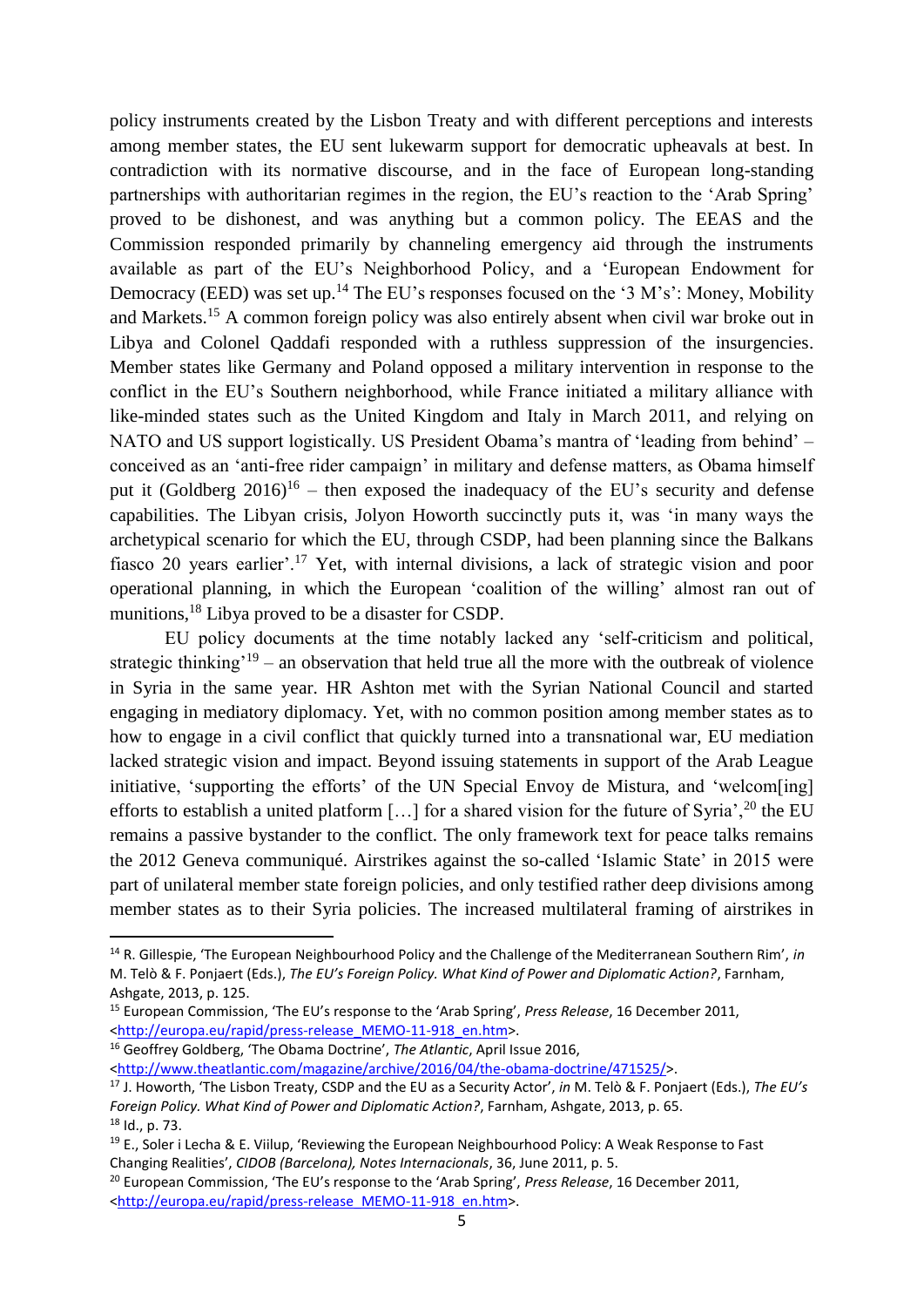November 2015 as a reaction to the 13 November Paris attacks came as the result of the French invocation of Art.  $42(7)$  of the Lisbon Treaty – a mutual defense clause, similar to NATO's Art. 5, that was now used for the first time. Short of a joint CFSP act, however, the invocation was a French request for bilateral assistance from other EU member states, and arguably cannot compensate for the lack of an EU policy on Syria in the preceding five years.

#### **The EU's Mediation in the Iran Nuclear Talks and the E3+3 Format**

Contrary to the EU's failure to appear as the strong foreign policy actor in the 'Arab Spring' that many had expected after the Lisbon Treaty, the Iranian nuclear talks are commonly cited as a success story for a proactive European diplomacy both by scholars and practitioners.<sup>21</sup> With the discovery of Iranian covert nuclear facilities, and in the absence of US-Iranian diplomatic relations, it fell to the EU to negotiate with Iran. This necessity gave birth to the format of the 'E3' (i.e. France, Great Britain and Germany). This extra-CFSP format was joined by the EU High Representative for the Union's Common Foreign and Security Policy, Javier Solana at the time, in late 2003. The EU had a history of engagement with the Islamic Republic of Iran, dating back to the phases of 'critical dialogue' and 'constructive dialogue' during the Rafsanjani administration. When European diplomacy failed to produce tangible results in the ensuing diplomatic stand-off, the case was referred to the UN Security Council in February 2006. The negotiating format was expanded to the 'E3+3' (the E3+ the US, China, and Russia), or the P5+1 (the five permanent Security Council members plus Germany). EU positions in the Iran nuclear file from 2006 onwards oscillated between original European positioning, as in the first phase of diplomacy from 2003-2005, and aligning EU policies with policy preferences formulated in Washington, as the adoption of EU unilateral Iran sanctions testified, at a time where also European entities were affected by US unilateral sanctions with extraterritorial application.<sup>22</sup> With the advent of the EEAS, European diplomacy again became a driving force in nuclear negotiations with Iran. The EEAS nuclear negotiation team was at the helm of policy coordination and used to chair the talks, with the EU High Representative briefing the other 25 member states in the Council afterwards.<sup>23</sup> The negotiation of a nuclear agreement with Iran in July 2015 was to no small extent the result of successful European foreign policy. Russian deputy foreign minister Sergei Ryabkov acknowledged the European contribution in an interview as follows: 'The role of the EU and of the European External Action Service is hard to exaggerate; they coordinated the talks, they summarized the outcome of the discussions, and in fact they were

<sup>21</sup> T. Sauer, 'The EU as a Coercive Diplomatic Actor? The EU-3 Initiative towards Iran', *in* J.A. Koops, & G. Macaj (Eds.), *The European Union as a Diplomatic Actor*, Basingstoke: Palgrave Macmillan, 2015, pp. 103-119. Another case cited in the CFSP annual report where the EU successfully led international peace negotiations is the dialogue between Belgrade and Pristina.

<sup>&</sup>lt;sup>22</sup> Note that this consensus relates to the governmental level. A private sector representative remarked that the US State Department had been anxious of the European Court of Justice being too interventionist with regard to unilateral sanctions legislation, as a number of cases challenging the legality of targeted sanctions against entities or individuals have been successful before the ECJ. While there is often a lack of evidentiary standards and due process, the US government's position has been that 'they like the legal uncertainty because it often leads to over-compliance.' EU Sanctions workshop under Chatham House rules, 14 May 2015, London. <sup>23</sup> Interview with EEAS official, Brussels, 4 June 2013.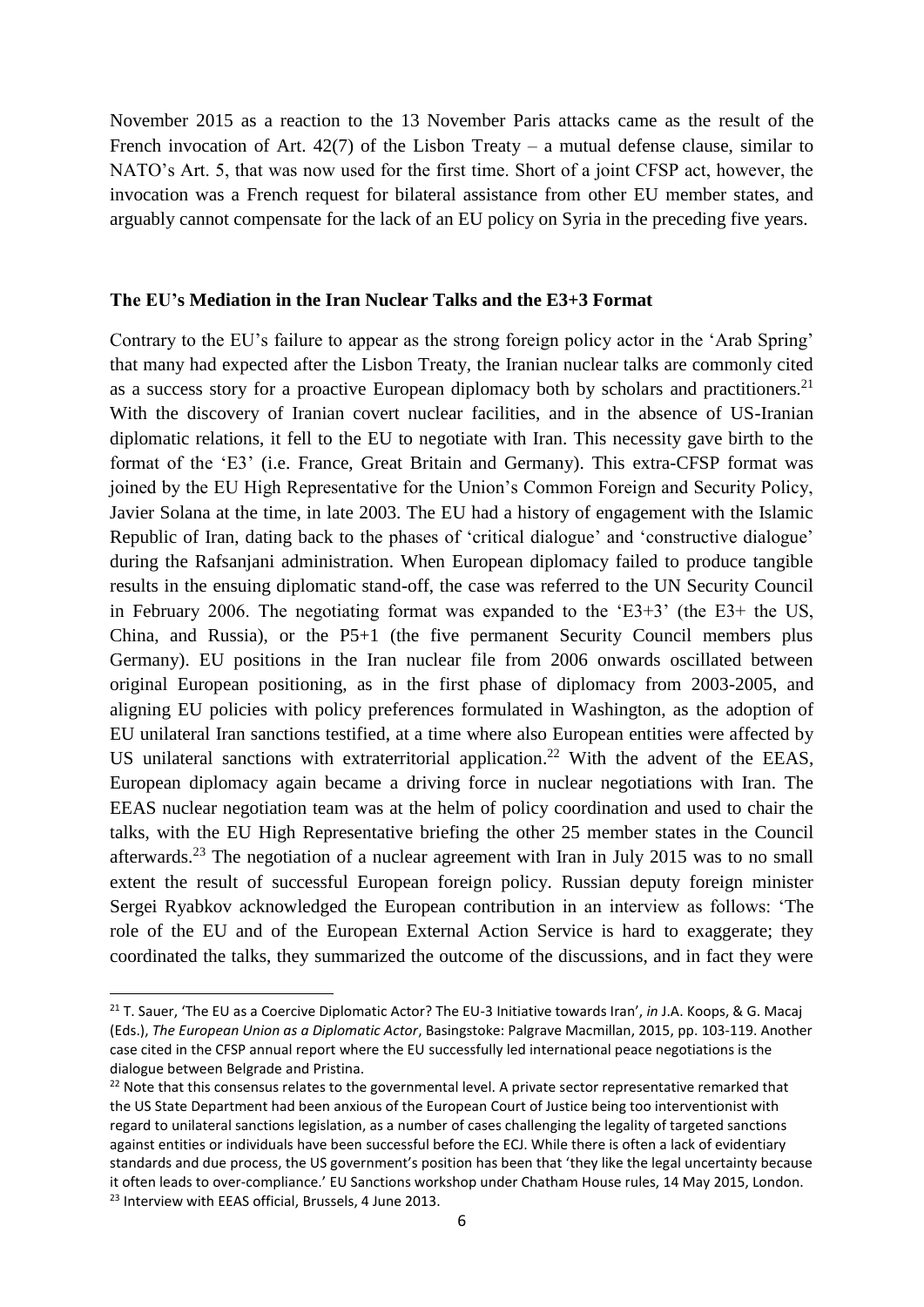the ones essentially drafting the text, together with Iranian representatives'.<sup>24</sup> Initially created as an ad-hoc mechanism to quickly respond with crisis diplomacy outside of formal CFSP structures, the E3 format has proved to be a useful tool in EU diplomacy. EU foreign policy in this case may not have been as *common* as the treaty had originally envisaged, but it did manage to raise approving recognition worldwide of the EU as a diplomatic actor.

#### **EU Foreign Policy at the Crossroads in its Eastern Neighborhood**

The same cannot be said of EU foreign policy in its immediate neighborhood. The EU's Eastern Neighborhood Programme (ENP) that was born in 2004 lumped together the Southern and the Eastern neighborhood and was quickly criticized for taking a too country-unspecific and generic approach. This programme was then refined with a more differentiated approach that separated 'the South' from 'the East'. The 2008 Eastern Partnership now sought to formulate more integrative approaches to the EU's Eastern neighbors (Armenia, Azerbaijan, Belarus, Georgia, Moldova and Ukraine). The means of achieving gradual regional integration was by way of closer market harmonization. Interregional trade projects, however, have become the stumbling bloc in EU-Russian relations, as it had become clear that Russia had its own ideas about market integration in this region. The Eurasian Economic Union that formally was launched in January 2015 to succeed the Eurasian Customs Union of 2010 and the 'Single Economic Space' that had come into effect in 2012 (consisting of Belarus, Russia, Kazakhstan) was an explicit counter-model to the EU's Eastern neighborhood projects. Ukraine happened to become the *casus belli* between these two integration models.

The ensuing 'Ukraine crisis' became an 'actorness' test for the European Union that catapulted trade talks residing with the Commission into the foreign policy and security realm. European mediation was expected at the outbreak of a crisis in which Ukrainians were prepared to die for a future in Europe. The EU's underperformance in this role as crisis manager led to disillusion not only in Ukraine, where the initial motivation behind the 'Maidan' revolts had been to step up for a closer association with the EU. The EU's inability to find a common language on the crisis triggered by the non-signing of the Association Agreement first, and on Russian policies in Ukraine next were received with scorn and ridicule on the part of Moscow, but also Washington. The leaked remarks by US Assistant Secretary of State for European and Eurasian affairs Victoria Nuland to 'fuck the EU' have become emblematic for US puzzlement about the EU's internal divisions about the appropriate approach to the Ukraine crisis and to European-Russian relations.<sup>25</sup> Single EU member states sought to mediate, when the foreign ministers of Germany, France, and Poland travelled to Kiev in the format of the so-called 'Weimar Triangle', but a *common* European foreign policy was conspicuously absent. HR Catherine Ashton travelled to Kiev to express

1

<sup>&</sup>lt;sup>24</sup> Center for Energy and Security Studies, 'The Iran Nuclear Deal: Russia's Interests and Prospects for Implementation', 14 August 2015, *Transcript of a Meeting with Russian Deputy Foreign Minister Sergey Ryabkov,* < [http://ceness-](http://ceness-russia.org/data/page/p1494_1.pdf?mkt_tok=3RkMMJWWfF9wsRogvazKZKXonjHpfsX64u8rUKCg38431UFwdcjKPmjr1YUDScd0aPyQAgobGp5I5FEIQ7XYTLB2t60MWA%3D%3D)

[russia.org/data/page/p1494\\_1.pdf?mkt\\_tok=3RkMMJWWfF9wsRogvazKZKXonjHpfsX64u8rUKCg38431UFwdcjK](http://ceness-russia.org/data/page/p1494_1.pdf?mkt_tok=3RkMMJWWfF9wsRogvazKZKXonjHpfsX64u8rUKCg38431UFwdcjKPmjr1YUDScd0aPyQAgobGp5I5FEIQ7XYTLB2t60MWA%3D%3D) [Pmjr1YUDScd0aPyQAgobGp5I5FEIQ7XYTLB2t60MWA%3D%3D>](http://ceness-russia.org/data/page/p1494_1.pdf?mkt_tok=3RkMMJWWfF9wsRogvazKZKXonjHpfsX64u8rUKCg38431UFwdcjKPmjr1YUDScd0aPyQAgobGp5I5FEIQ7XYTLB2t60MWA%3D%3D).

<sup>25</sup> BBC, 'Ukraine crisis: Transcript of leaked Nuland-Pyatt call', *BBC Europe News*, 7 February 2015, [<http://www.bbc.com/news/world-europe-26079957>](http://www.bbc.com/news/world-europe-26079957).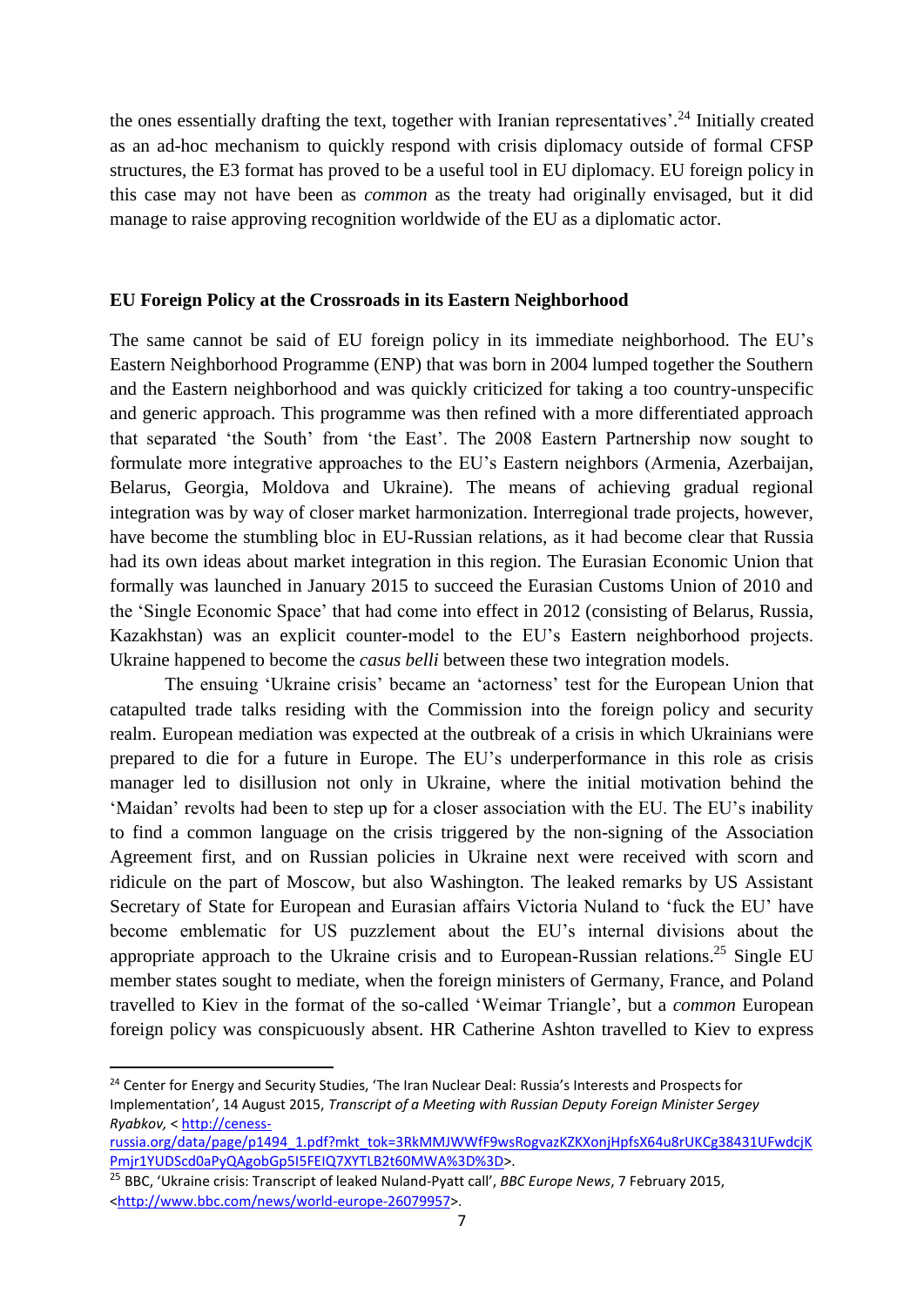solidarity with the Maidan protesters, yet a common CFSP position was impossible from the outset due to the stark divisions as to perceptions of the nature and origin of the conflict among member states. The only notable 'common' reaction was the adoption of EU sanctions against Russia, aided by the momentum generated by the Russian annexation of Crimea in March 2014. These sanctions targeted Russian capital markets and dual-use goods, and imposed travel bans and asset freezes against Russian and Ukrainian individuals, 'including persons providing support to or benefitting Russian decision-makers'.<sup>26</sup> In the absence of the full implementation of the Minsk agreement on the regulation of the conflict in Eastern Ukraine, and short of a strategic review of the use and lifting process of EU sanctions on Russia, these restrictive measures have been prolonged, and stand emblematic of the frosty state of relations between the EU and Russia. Meanwhile, EU election observer missions as well as loans and grants to support the Ukrainian reform process constitute the bulk of EU foreign policy instruments to help Ukraine develop stable institutions – a process which cannot be conceived outside the toolbox of crisis management operations anymore. The 'Ukraine crisis' has demonstrated how the EU's conduct of regional relations far exceeds the management of its neighborhood policy with a narrow focus on a political and economic 'approximation' between the EU and its neighbors, but has become a crucial test for the EU's CFSP and, indeed, its appeal to be a global actor mindful of the security implications of its foreign policy.

#### **The Refugee Crisis and its Implications for EU Foreign Policy**

**.** 

Another structurally and perhaps more difficult test for the EU's CFSP came with the massive influx of migrants and refugees to the EU in the summer of 2015. As a consequence of five years of war in Syria, disintegrating governance structures in Iraq, and a fanning of Islamic extremism across the region, millions of people have fled – into refugee camps in neighboring countries first, then towards 'fortress Europe'. The ensuing policy debate did not confine itself to the domain of migration policy. In the absence of a common EU migration policy and with the realization that the conceptualization of the interplay between EU external borders and the internal Schengen area was never logically thought-through, migration challenges spilled over into the foreign policy domain. The inherent contradiction between the free movement of persons as one of the 'four freedoms' of the EU internal market and the 'Dublin system' for asylum seekers came crashing down at a time where foreign policy responses had to be found to handle the root causes of migration. A voluntary refugee re-distribution quota failed to gauge momentum in the Council, with Slovakia being the first member state to formally file a lawsuit at the European Court of Justice, followed by Hungary. At the same time, European heads of state and government pledge to fight poverty, instability and radicalism in North Africa, sub-Saharan Africa and Syria's neighboring countries to reduce the 'push factors' for

<sup>26</sup> General Secretariat of the Council, 'Main aspects and basic choices of the CFSP', *Draft Annual report from the Higher Representative of the European Union for Foreign Affairs and Security Policy to the European Parliament*, endorsed by the Council on 20 July 2015, [<http://data.consilium.europa.eu/doc/document/ST-11083-2015-](http://data.consilium.europa.eu/doc/document/ST-11083-2015-INIT/en/pdf) [INIT/en/pdf>](http://data.consilium.europa.eu/doc/document/ST-11083-2015-INIT/en/pdf), p. 46.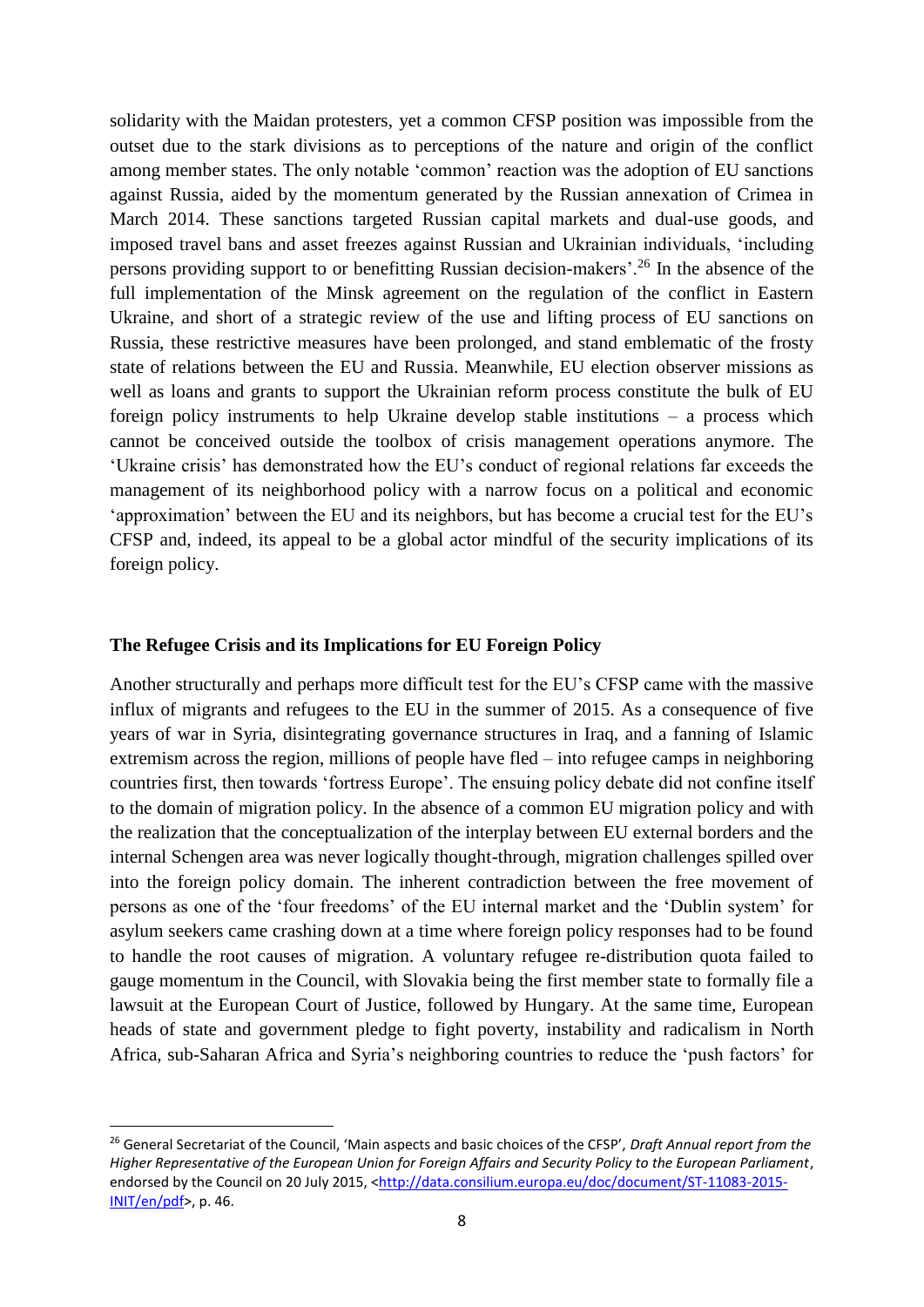migrants and refugees.<sup>27</sup> European governments realized the urge to address violence and instability in the Middle East and North Africa as a concrete response to a threat to the stability of EU mechanisms. Crisis diplomacy with Syria, Iraq, and neighboring countries started to be combined with efforts to modify existing mechanisms that traditionally had belonged to the 'third pillar' of Justice and Home Affairs under the Maastricht Treaty. The EU is thus challenged on all policy fronts, forcing responses from the tool box of all institutions and policy instruments (development aid residing with the Commission, coordination of migration policies in the Council, diplomacy and crisis management on the part of the EEAS). More than ever, real-life events do not wait for the EU to consolidate its CFSP. Coherent responses must be found, sometimes creatively, and with the level of political willingness and European solidarity required.

#### **Sanctions, Defense Autonomy, and Credibility**

Alongside European solidarity, the EU's credibility as a foreign policy actor hinges on its ability to carve out an autonomous voice on the international diplomatic stage.<sup>28</sup> The factor of 'autonomy' is illustrated in this section with the two examples of sanctions and defense capabilities. Sanctions are a CFSP instrument and adopted by Joint Council Decisions. Their application and effectiveness are monitored by Sanctions Divisions within the EEAS. However, absent a strategic policy debate about the use, effectiveness and, importantly, the lifting process of CFSP sanctions, it can safely be questioned whether EU sanctions are always adopted in Europe's interest. Let us take the example of EU Iran sanctions. While the EU threatened formal resistance through the World Trade Organisation (WTO) against the extraterritorial application of US Iran sanctions in the 1990s, European governments had come to a tacit *modus vivendi* with the US administration over US secondary sanctions. These sanctions are called 'secondary' because they do not only affect a targeted entity (Iran), but seek to punish third country engagements with the target country. The 'national interest' waivers granted by US administrations to EU entities, however, were substituted by presidential executive orders in the Obama administration which again sanctioned EU trade with Iran.<sup>29</sup> European entities, as a consequence, were sanctioned because of business interactions with Iranian entities that were on *US* sanctions lists. The EU response was no formal complaint, but, instead, an 'over-compliance' with US provisions that manifested itself in Council-adopted EU sanctions that went well beyond UN, or even US, Iran sanctions. The EU decision to impose an embargo on Iranian oil has even been likened to an 'ice-breaker for the EU', lowering 'the resistance to further sanctions decisions'.<sup>30</sup> Former Iranian official Seyed Houssein Mousavian writes in his 2014 book: 'One of the harshest blows to the Iranian

1

<sup>27</sup> R. Youngs & J.P. Gutman, 'Is the EU Tackling the Root Causes of Middle Eastern Conflict?' *Carnegie Article*, 1 December 2015, [<http://carnegieeurope.eu/2015/12/01/is-eu-tackling-root-causes-of-middle-eastern](http://carnegieeurope.eu/2015/12/01/is-eu-tackling-root-causes-of-middle-eastern-conflict/imi6?mkt_tok=3RkMMJWWfF9wsRouuK3OZKXonjHpfsX64u8rUKCg38431UFwdcjKPmjr1YsBTsN0aPyQAgobGp5I5FEIQ7XYTLB2t60MWA%3D%3D)[conflict/imi6?mkt\\_tok=3RkMMJWWfF9wsRouuK3OZKXonjHpfsX64u8rUKCg38431UFwdcjKPmjr1YsBTsN0aPyQA](http://carnegieeurope.eu/2015/12/01/is-eu-tackling-root-causes-of-middle-eastern-conflict/imi6?mkt_tok=3RkMMJWWfF9wsRouuK3OZKXonjHpfsX64u8rUKCg38431UFwdcjKPmjr1YsBTsN0aPyQAgobGp5I5FEIQ7XYTLB2t60MWA%3D%3D) [gobGp5I5FEIQ7XYTLB2t60MWA%3D%3D>](http://carnegieeurope.eu/2015/12/01/is-eu-tackling-root-causes-of-middle-eastern-conflict/imi6?mkt_tok=3RkMMJWWfF9wsRouuK3OZKXonjHpfsX64u8rUKCg38431UFwdcjKPmjr1YsBTsN0aPyQAgobGp5I5FEIQ7XYTLB2t60MWA%3D%3D).

 $^{28}$  On a discussion of the challenges and prospects of the EU's global strategy, cf. also Geor Hintzen's contribution in this volume.

<sup>29</sup> S. Lohmann, 'Zwang zur Zusammenarbeit', *SWP-Aktuell* vol. 54, 2015, pp. 1-8.

<sup>30</sup> S. Lehne, 'The role of sanctions in EU foreign policy', *Carnegie Article*, 14 December 2012, [<http://carnegieendowment.org/2012/12/14/role-of-sanctions-in-eu-foreign-policy/etnv>](http://carnegieendowment.org/2012/12/14/role-of-sanctions-in-eu-foreign-policy/etnv).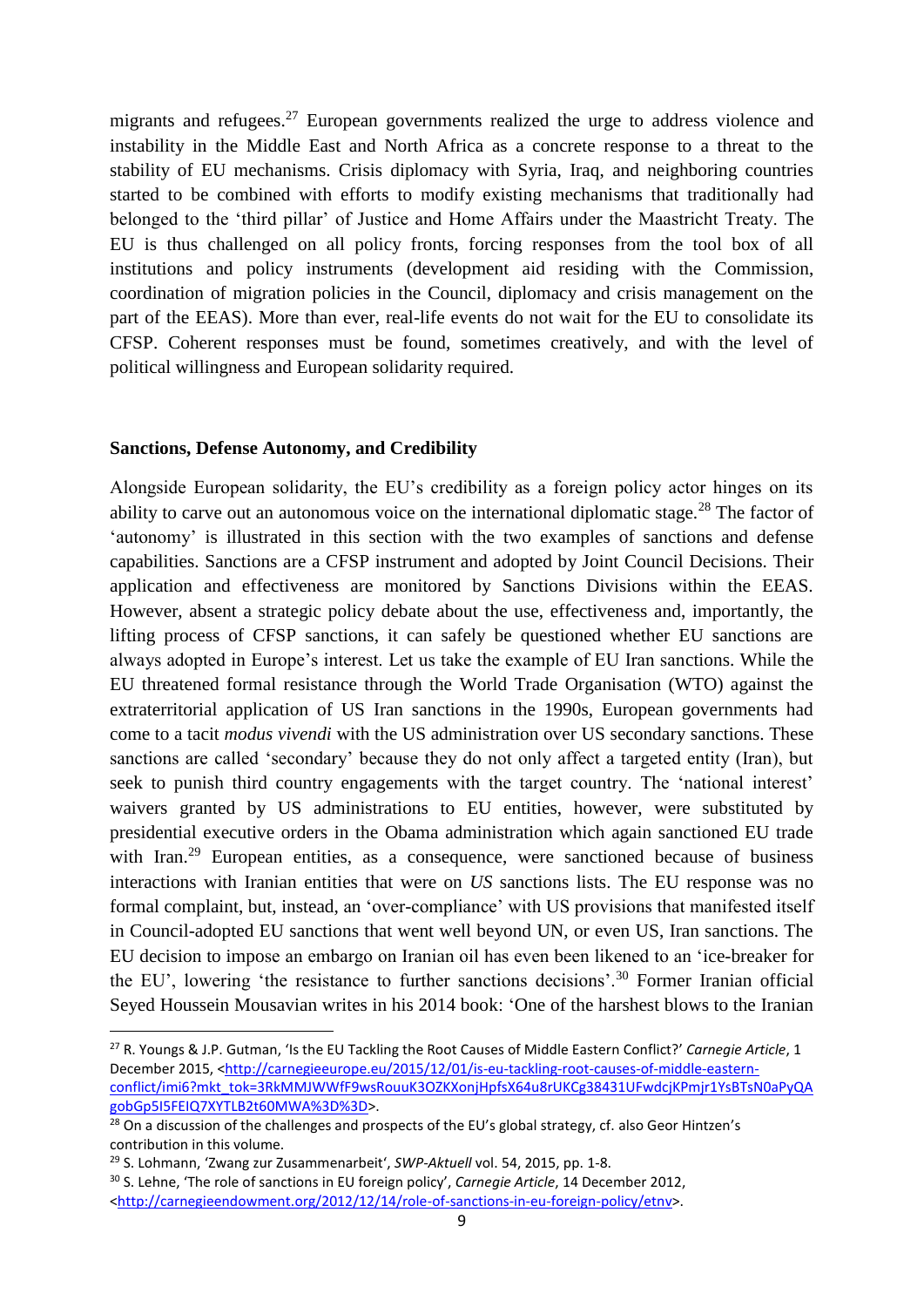financial system came with the US Congress threatening to place sanctions on the Belgianbased Society for Worldwide International Financial Telecommunication (SWIFT) unless they cut ties with all Iranian banks. […] Unsurprisingly, the EU yielded to US threats and consequently cut off the Iranian Central Bank from the international financial system'.<sup>31</sup> While the latter quote sums up the Iranian perception, the relevance of this observation for the EU's foreign policy is this: the EU's over-compliance with US sanctions preferences accounted for a loss of agency. The implementation of the 'Joint Comprehensive Plan of Action' reached between the E3+3 and Iran on 14 July 2015 foresees the lifting of Iran sanctions as Iran complies with its respective terms of the agreement. While EU unilateral sanctions (as well as US and UN nuclear-related sanctions) began to be lifted on 16 January 2016, US unilateral Iran sanctions that were imposed because of human rights violations and 'sponsorship of terrorism' will remain in place. The issue of the extraterritorial application of these sanctions is one that will continue to bedevil the EU-US dialogue on Iran for some time to come. The Iran sanctions debate demonstrates the intricate nexus between CFSP decisions, US-EU relations, and the credibility of Europe as an autonomous foreign policy actor.

A similar autonomy-credibility nexus is pertinent in CSDP. Militarily, the EU remains a decentralized and fragmented entity. EU police and military missions (as defined by the 1998 'Petersburg tasks') are by and large an instrument to support the EU's civilian presence. Following the 1999 Helsinki European Council, the EU established a European Security and Defense Policy (ESDP) that was renamed Common Security and Defense Policy (CSDP) in the Lisbon Treaty. The EU currently oversees 16 CSDP missions to, e.g., help build security capacities in Mali, fight piracy at the Horn of Africa, or train police forces in the Palestinian Territories. The treaty also foresees a 'permanent structured cooperation (PESCO)', which encourages member states to coordinate military capabilities like joint disarmament operations, humanitarian and rescue tasks, […] conflict prevention and peacekeeping tasks, [and] post-conflict stabilization'.<sup>32</sup> It is here that ideas of 'pooling and sharing' of military capabilities resurface, particularly in a context where EU member states introduce budget cuts in their respective defense industries. As the Libyan crisis in 2011 demonstrated, however, the EU is no military actor capable of living up to the expectations generated by the post-Lisbon CSDP. The Libyan operation, once again, has called into question the NATO-CSDP relationship – a debate reminiscent of the debate about a 'European Security and Defense Identity' in the 1990s. In essence, the debate centers around the autonomy of the EU as a security actor. In view of CSDP's disappointments, commentators therefore call for a merger of CSDP with NATO.<sup>33</sup> This would avoid the operational and logistical duplication that then-Secretary of State Madeleine Albright's referred to as the 'Three D's': no duplication, no discrimination (against non-EU NATO allies, e.g. Turkey) and no decoupling (of ESDP from NATO).<sup>34</sup> Former US Ambassador to NATO Nicholas Burns even called ESDP a 'wasteful,

 $\overline{a}$ 

<sup>31</sup> S.H. Mousavian, (with S. Shahidsaless), *Iran and the United States. An Insider's View on the Failed Past and the Road to Peace*, New York, London, Bloomsbury, 2014, p. 38.

<sup>32</sup> Art. 28B TFEU.

<sup>33</sup> J. Howorth, 'The Lisbon Treaty, CSDP and the EU as a Security Actor', *in* M. Telò & F. Ponjaert (Eds.), *The EU's Foreign Policy. What Kind of Power and Diplomatic Action?*, Farnham, Ashgate, 2013, p. 75.

<sup>&</sup>lt;sup>34</sup> A. Toje, *America, the EU and Strategic Culture. Renegotiating the Transatlantic Bargain*, New York, Routledge, 2008, p. 105.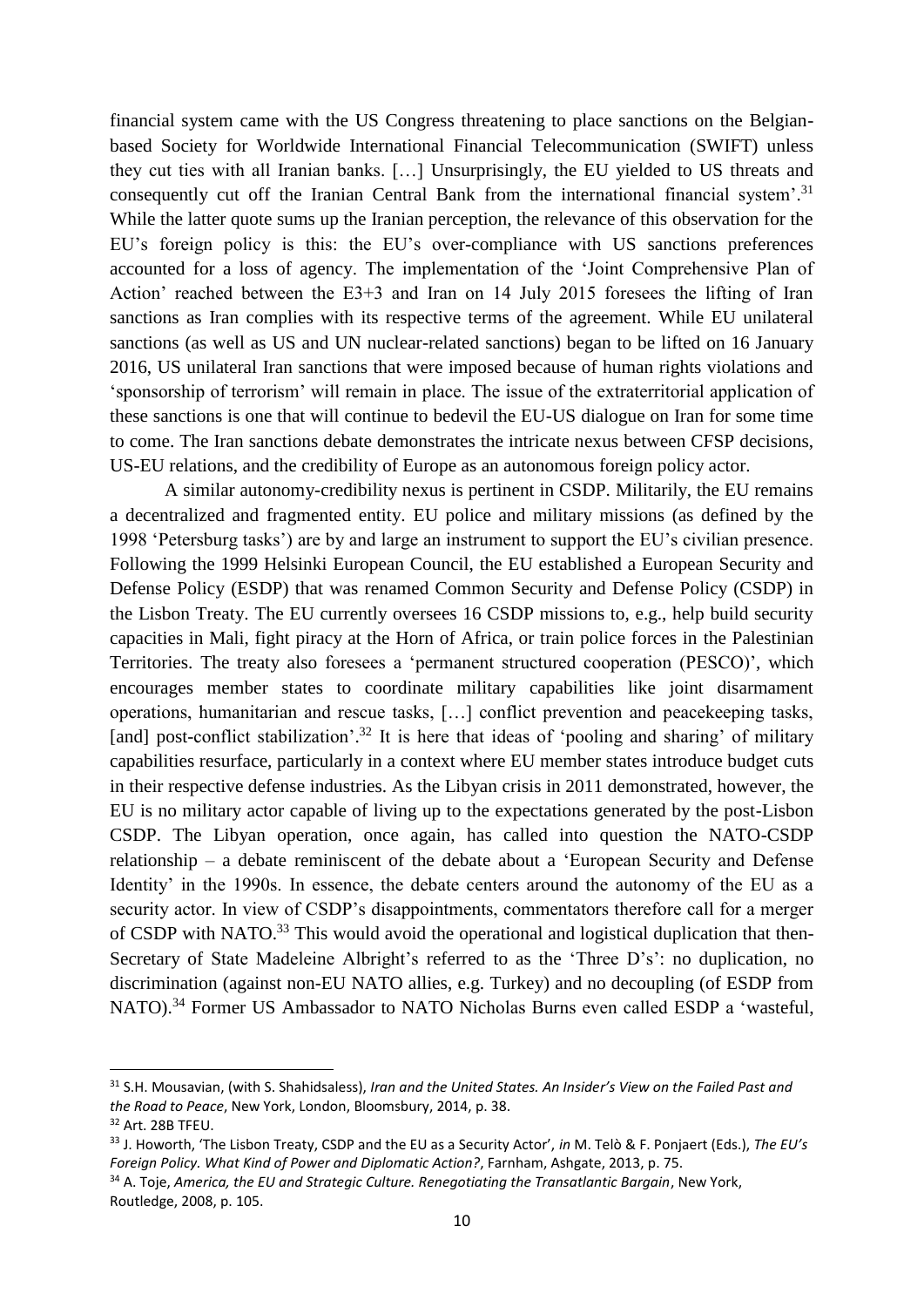unnecessary and disruptive competitor'.<sup>35</sup> Albright's three D's thus had to be understood in a context where the nascent ESDP looked like a threat to the durability of NATO as a security provider. Dobson and Marsh therefore summarize America's approach to and perception of the EU as a security provider: 'it [America] wants greater European burden-sharing and military capabilities, an informal US seat at the EU table and guaranteed NATO primacy'.<sup>36</sup> The point here is that it should not be forgotten that the emergence of the EU as a unified foreign policy actor triggered US resistance to the formulation of its CFSP in the early 1990s. A strong European foreign policy voice, so the understanding in Washington, might undermine US foreign policy priorities and trigger a re-balancing of what was seen as a convenient transatlantic consensus in favor of the United States as a security and defense provider. Initial US-fears of a growing European military power rivalring NATO were soothed when in 2002 both organizations agreed on the 'Berlin Plus' arrangements which entailed the assurance of coordinated actions, mutual reinforcement, implementation of common security standards as well as the EU's access to NATO assets and capabilities.<sup>37</sup>

The cases discussed in this chapter, however, have shown how CSDP became inextricably entangled with the overall credibility of the EU's CFSP. At a time where Europe is surrounded by foreign policy challenges in almost its entire neighborhood, the EU needs to become the foreign policy actor the US did not want it to be for the last two decades, if it wants to survive as an organizational entity. Howorth thus puts it the following way: 'Either the Europeans agree to develop the necessary instruments to underpin their global strategic ambitions; or they agree to become a continental-sized Switzerland'.<sup>38</sup> Transnational wars in its neighborhoods with their ensuing migratory and security consequences provide the EU with nothing less than this choice.

#### **Conclusion**

**.** 

The EU remains a hybrid foreign policy actor that combines elements of supranational and intergovernmental decision-making structures. While its foreign policy appearance erodes traditional understandings of diplomacy that largely stem from nation-state thinking, its claim and ambition to be an autonomous foreign policy actor in its own right will continue to create expectations that the Union's Common Foreign and Security Policy often cannot meet. The institutional innovations created for CFSP and CSDP by the Lisbon Treaty have raised expectations by many that the EU would now become a more capable, confident, and autonomous foreign policy actor. They have been disappointed.

By way of illustration, this chapter has discussed a range of empirical cases that confronted and challenged CFSP in the years following the Lisbon Treaty's innovations. The negotiations surrounding the Iranian nuclear programme are one of the examples where EU foreign policy made its voice heard and where its impact was positively received in the world.

<sup>35</sup> A. Ambos, 'NATO-EU Relations', *In*: D. Mahncke, A. Ambos, & C. Reynolds, *European Foreign Policy – From Rhetoric to Reality?* College of Europe Studies, 2004, p. 187.

<sup>36</sup> A.P. Dobson & S. Marsh, *US Foreign Policy since 1945*, Abingdon and New York, Routledge, 2006, p. 150.

<sup>37</sup> F.S. Larrabee, F.S., 'ESDP and NATO: Assuring Complementarity', *International Spectator*, 34, 1, 2004, p. 52. <sup>38</sup> J. Howorth, 'The Lisbon Treaty, CSDP and the EU as a Security Actor', *in* M. Telò & F. Ponjaert (Eds.), *The EU's Foreign Policy. What Kind of Power and Diplomatic Action?*, Farnham, Ashgate, 2013, p. 71.